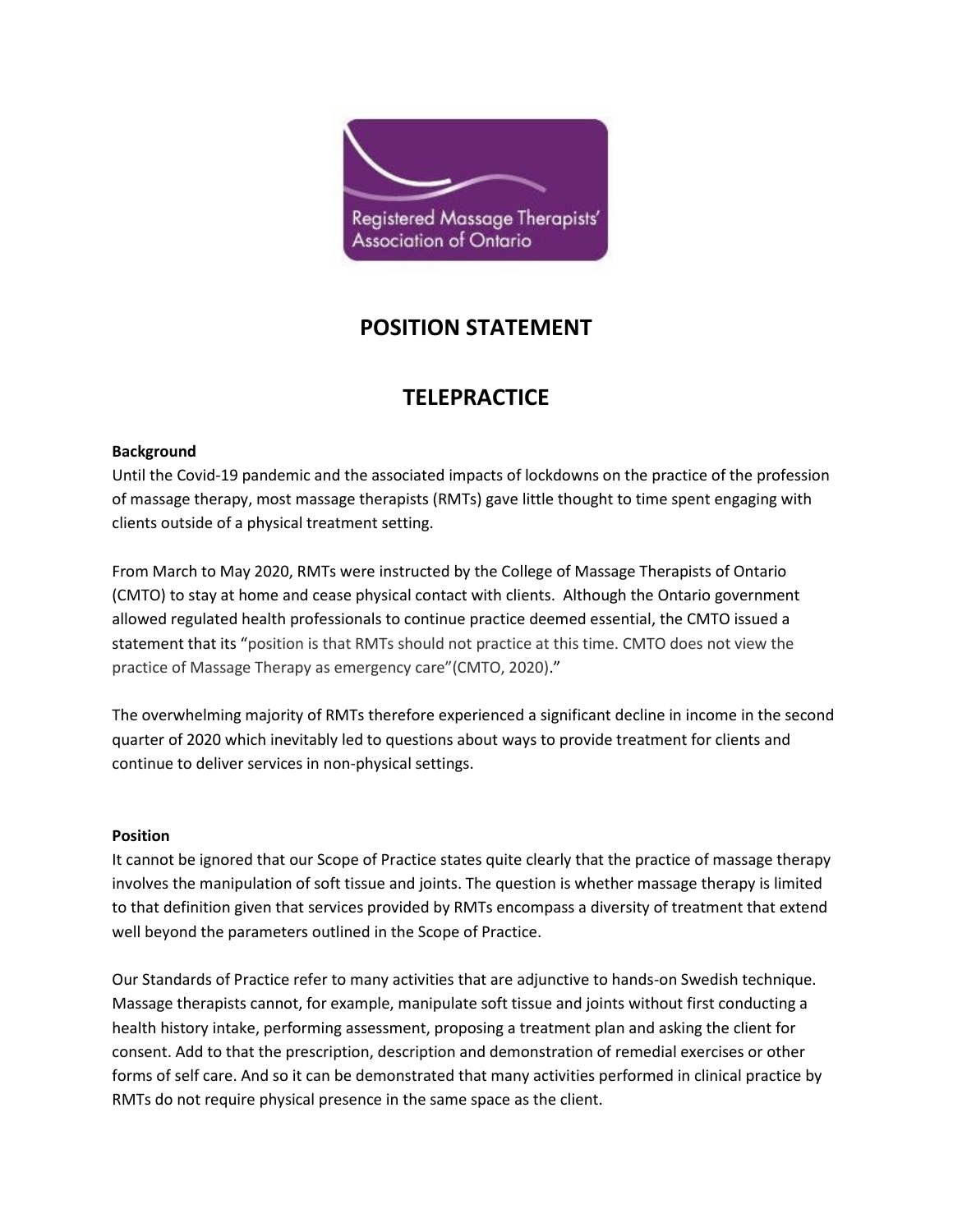It is therefore quite possible that an RMT might deliver some services in their professional capacity separate to the hands on work of a treatment, and that these services could be delivered remotely. The RMTAO is of the opinion that an RMT should be permitted to receive payment for all services delivered by a massage therapist in a professional capacity and not just hands-on Swedish technique.

It is common practice that insurance companies reimburse payment for massage therapy either wholly or in part. In some situations a client is reimbursed by an insurance company for fees paid to an RMT. In other instances an RMT might invoice an insurance company directly on behalf of a client. Traditionally, RMTs have not described the exact nature of professional services on the receipts they issue. The description 'massage therapy' has been taken to mean hands-on treatment that aligns within our Scope of Practice, but that would appear to ignore other services provided by massage therapists in a professional capacity.

Note also, communication between RMTs and clients must always be conducted in such a way as to protect and maintain privacy in accordance with provincial and federal laws. Methods of communication need to be evaluated for security of privacy. It's also important to consider that services delivered remotely might originate from a different location than a massage therapist uses for hands-on appointments and as such privacy protocols might need to change or be adapted. There are parallels here with massage therapists performing onsite or outcall treatments.

#### **Summary**

The RMTAO is of the opinion that professional services provided by massage therapists are not limited to a literal interpretation of the Scope of Practice, and that our Scope should be read in conjunction with the Standards of Practice when describing the range of services that massage therapists provide.

Additionally, some of the services provided by massage therapists to clients can be performed remotely from the client, and massage therapists can both charge for those services and provide receipts for payment of those services.

This is not an attempt to re-define the massage therapy Scope of Practice, but rather to acknowledge that massage therapists perform professional services in addition to hands-on treatment and are entitled to receive payment for those services.

When deciding whether to describe professional services on a receipt as massage therapy, an RMT should consider whether those services fall within the Scope of Practice and are in alignment with the Standards of Practice.

Therefore it is the position of the RMTAO that a receipt with the description of service being massage therapy does not need to be qualified by the words virtual, or remote or in-person, and can include